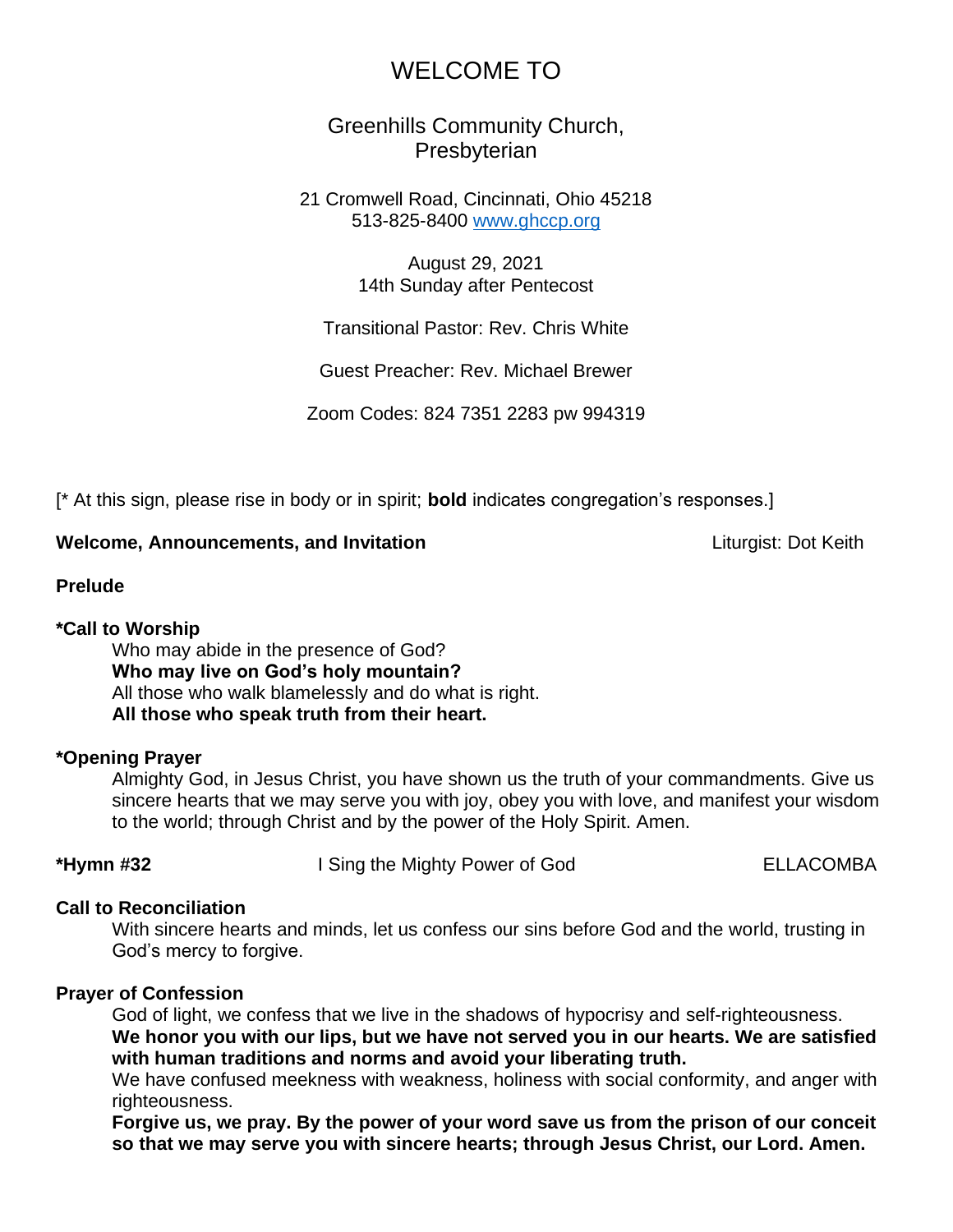### **Assurance of Forgiveness**

Friends, do not despair: God renews us by the word of truth, that we might become the first fruits of God's creation. In the name of Jesus Christ, we are forgiven.

| *Response #698 | Take, O Take Me as I Am | TAKE ME AS I AM |
|----------------|-------------------------|-----------------|
|----------------|-------------------------|-----------------|

#### **The Peace**

May God's shalom be reflected in each of our lives. The peace of Christ be with you! **And also with you!**

#### **Prayer for Illumination**

Lord, by the power of your Spirit open our hearts and minds to receive your Word that we not forget the wonders you have done nor neglect to make them known to our children, nor fail to tell them to the world. Amen.

| <b>First Lesson</b>     | Deuteronomy 4:1-2, 6-9                                | NRSV OT, p. 160            |
|-------------------------|-------------------------------------------------------|----------------------------|
| <b>Musical Offering</b> | Let Speeches Fall Silent<br><b>Greenhills Strings</b> | Tice/Bringle/Rowan/Sanders |
| <b>Second Lesson</b>    | James 1:17-27                                         | NRSV NT, p. 229            |
| <b>Sermon</b>           | Mirror, Mirror                                        | <b>Rev. Michael Brewer</b> |
| *Hymn # 12              | Immortal, Invisible, God Only Wise                    | ST. DENIO                  |

### **We Present Our Tithes and Offerings/ Giving Thanks to God**

#### **Invitation**

Let us give as God has so abundantly given to us.

#### **Offertory**

| *Response #708 We Give Thee But Thine Own (v. 1) |  |  | <b>SCHUMANN</b> |
|--------------------------------------------------|--|--|-----------------|
|--------------------------------------------------|--|--|-----------------|

#### **\*Prayer of Dedication**

O God, receive our gifts for the work of your church. With these gifts we dedicate ourselves to live in the truth of your word, and follow your commandments with sincere hearts; through Christ our Lord. **Amen**.

#### **Joys and Concerns**

*The congregation shares aloud their prayer concerns.*

### **Prayers of the People**

#### **The Lord's Prayer**

Our Father, who art in heaven, hallowed be thy name, thy kingdom come, thy will be done, on earth as it is in heaven. Give us this day our daily bread; and forgive us our debts, as we forgive our debtors; and lead us not into temptation, but deliver us from evil. For thine is the kingdom, and the power, and the glory, forever. **Amen**.